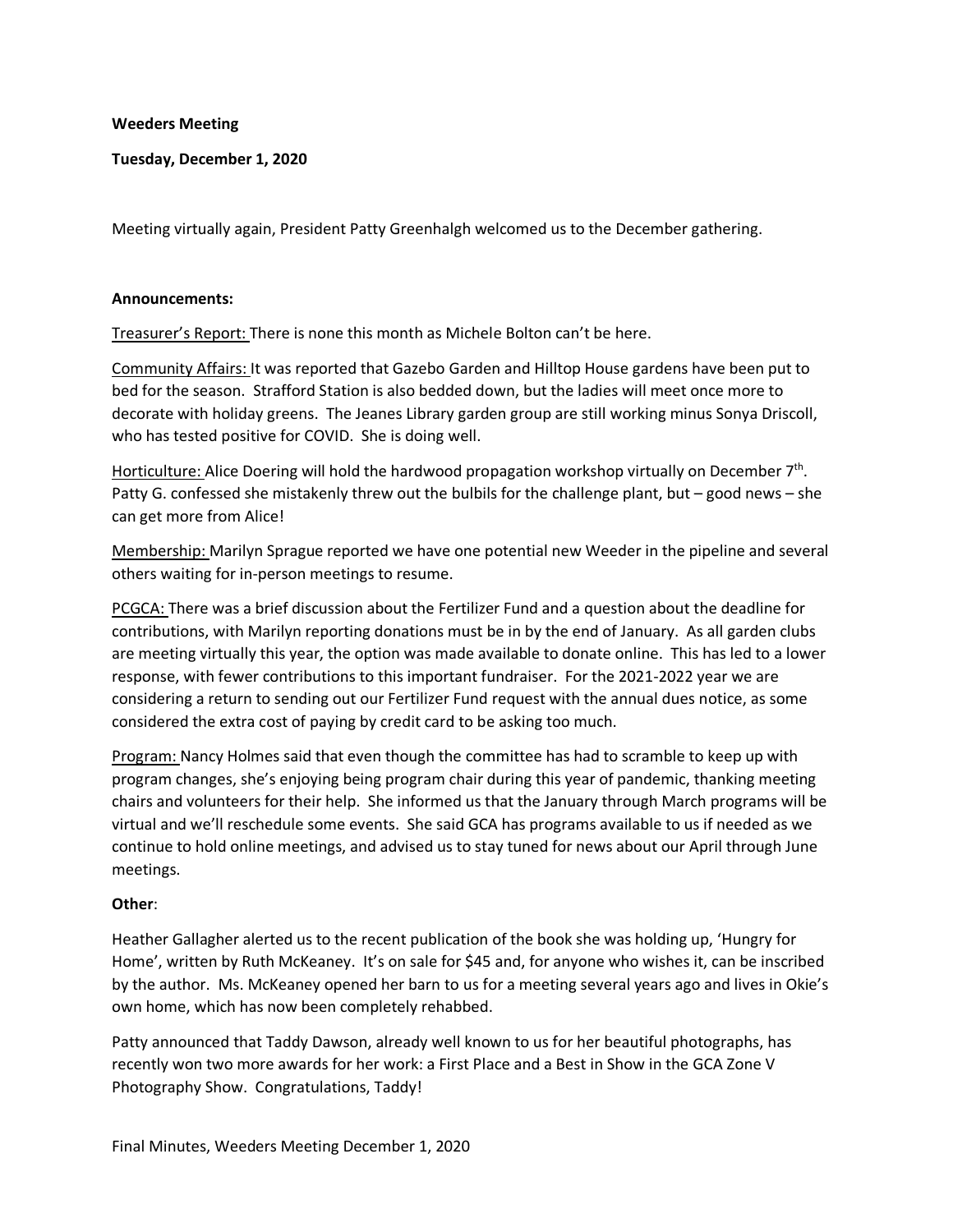### **The Auction:**

The Christmas Sale, of course, will not take place this year as we cannot meet in person, but we were still able to hold our auction. President Patty picked up the auctioneers' gavel with the following results:

Item 1: Luncheon for five and a tour-by-owner of Ellyn Spragins' beautiful garden, won by Laura Carpenter for \$325.

Item 2: Professional landscape design consultation with Julie DeVuono, who will spend two hours offering ideas and suggestions for your garden, won by Marilyn Sprague for \$150.

Item 3: Once again, the popular dinner for eight at Heather Gallagher's barn, this year won by Karen Shepard for \$850.

Patty adjourned the meeting at 10:20.

Respectfully submitted,

Lesley Undercofler, Recording Secretary

#### **Speaker:**

Heather Gallagher introduced Annette Toebe, one of our newest members, who, in turn, introduced us to the concept of 'hygge' as practiced in Denmark, her native country. After first having us learn to pronounce it, she went on to explain it as a somewhat illusory concept not easy to define, but having to do with feelings of comfort, a special sense of warmth and of bringing light, or a lightness of being, to the darkness of winter in far northern latitudes. She said it applies year-round, though, and is built into the culture of Denmark, asking us to slow down and appreciate nature. She explained how it involves our five senses and, at Christmas time, 'hygge' is especially evident in the holiday food, the homemade ornaments we decorate our homes with or give as gifts, and all the homey touches we add to the season. And so much more. Lovely!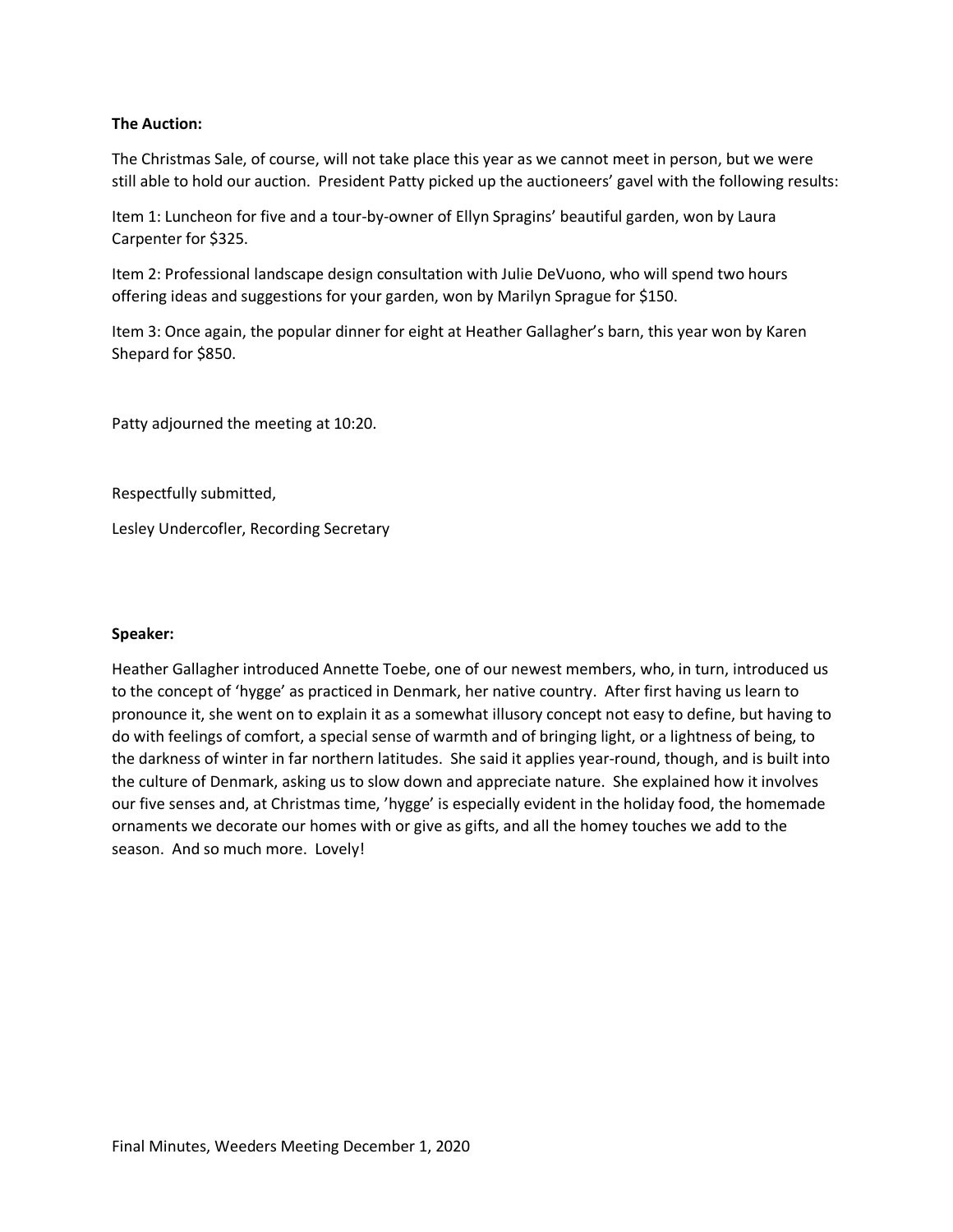# The Weeders

## BUDGET VS. ACTUALS: BUDGET 2020-2021 - FY21 P&L

July 2020 - June 2021

|                                              |               | <b>TOTAL</b>  |                    |             |  |  |
|----------------------------------------------|---------------|---------------|--------------------|-------------|--|--|
|                                              | <b>ACTUAL</b> | <b>BUDGET</b> | <b>OVER BUDGET</b> | % OF BUDGET |  |  |
| Income                                       |               |               |                    |             |  |  |
| Badge                                        |               | 20.00         | $-20.00$           |             |  |  |
| Christmas Sale                               |               | 1,250.00      | $-1,250.00$        |             |  |  |
| Christmas Wreath Workshop                    |               | 400.00        | $-400.00$          |             |  |  |
| <b>Crazy for Containers</b>                  |               | 4,000.00      | $-4,000.00$        |             |  |  |
| <b>Membership Dues</b>                       | 16,660.00     | 16,600.00     | 60.00              | 100.36%     |  |  |
| Other donations                              | 100.00        |               | 100.00             |             |  |  |
| Vanguard Interest                            |               | 500.00        | $-500.00$          |             |  |  |
| <b>Total Income</b>                          | \$16,760.00   | \$22,770.00   | $$ -6,010.00$      | 73.61 %     |  |  |
| <b>GROSS PROFIT</b>                          | \$16,760.00   | \$22,770.00   | $$ -6,010.00$      | 73.61 %     |  |  |
| Expenses                                     |               |               |                    |             |  |  |
| Administrative                               | 153.70        | 375.00        | $-221.30$          | 40.99%      |  |  |
| Treasurer                                    |               | 50.00         | $-50.00$           |             |  |  |
| <b>Total Administrative</b>                  | 153.70        | 425.00        | $-271.30$          | 36.16%      |  |  |
| Awards                                       | 63.75         | 100.00        | $-36.25$           | 63.75%      |  |  |
| Civic Programs                               |               |               |                    |             |  |  |
| <b>Ronald McDonald House</b>                 | 53.91         | 200.00        | $-146.09$          | 26.96%      |  |  |
| <b>Strafford Station</b>                     | 66.71         | 200.00        | $-133.29$          | 33.36%      |  |  |
| <b>Restricted Income - Strafford Station</b> | 185.00        | $-176.00$     | 361.00             | $-105.11%$  |  |  |
| <b>Total Strafford Station</b>               | 251.71        | 24.00         | 227.71             | 1,048.79%   |  |  |
| <b>Total Civic Programs</b>                  | 305.62        | 224.00        | 81.62              | 136.44 %    |  |  |
| Conferences                                  |               |               |                    |             |  |  |
| <b>GCA Annual Meeting</b>                    |               | 2,000.00      | $-2,000.00$        |             |  |  |
| <b>GCA NAL</b>                               |               | 900.00        | $-900.00$          |             |  |  |
| <b>GCA Zone Meeting</b>                      |               | 1,000.00      | $-1,000.00$        |             |  |  |
| <b>Shirley Meniece</b>                       |               | 700.00        | $-700.00$          |             |  |  |
| <b>Total Conferences</b>                     |               | 4,600.00      | $-4,600.00$        |             |  |  |
| Conservation                                 |               |               |                    |             |  |  |
| Awbury Arboretum                             |               | 250.00        | $-250.00$          |             |  |  |
| Delaware Riverkeeper                         |               | 500.00        | $-500.00$          |             |  |  |
| <b>FOW</b>                                   |               | 500.00        | $-500.00$          |             |  |  |
| Jenkins                                      |               | 250.00        | $-250.00$          |             |  |  |
| Other                                        |               | 250.00        | $-250.00$          |             |  |  |
| PHS/City Harvest                             |               | 250.00        | $-250.00$          |             |  |  |
| <b>SCA</b>                                   |               | 500.00        | $-500.00$          |             |  |  |
| <b>Stroud Water</b>                          |               | 250.00        | $-250.00$          |             |  |  |
| <b>WVWA</b>                                  |               | 250.00        | $-250.00$          |             |  |  |
| <b>Total Conservation</b>                    |               | 3,000.00      | $-3,000.00$        |             |  |  |
| Data Base Start-up                           |               | 1,000.00      | $-1,000.00$        |             |  |  |
| <b>Floral Design</b>                         |               | 250.00        | $-250.00$          |             |  |  |
| Garden HX and Design                         |               | 250.00        | $-250.00$          |             |  |  |